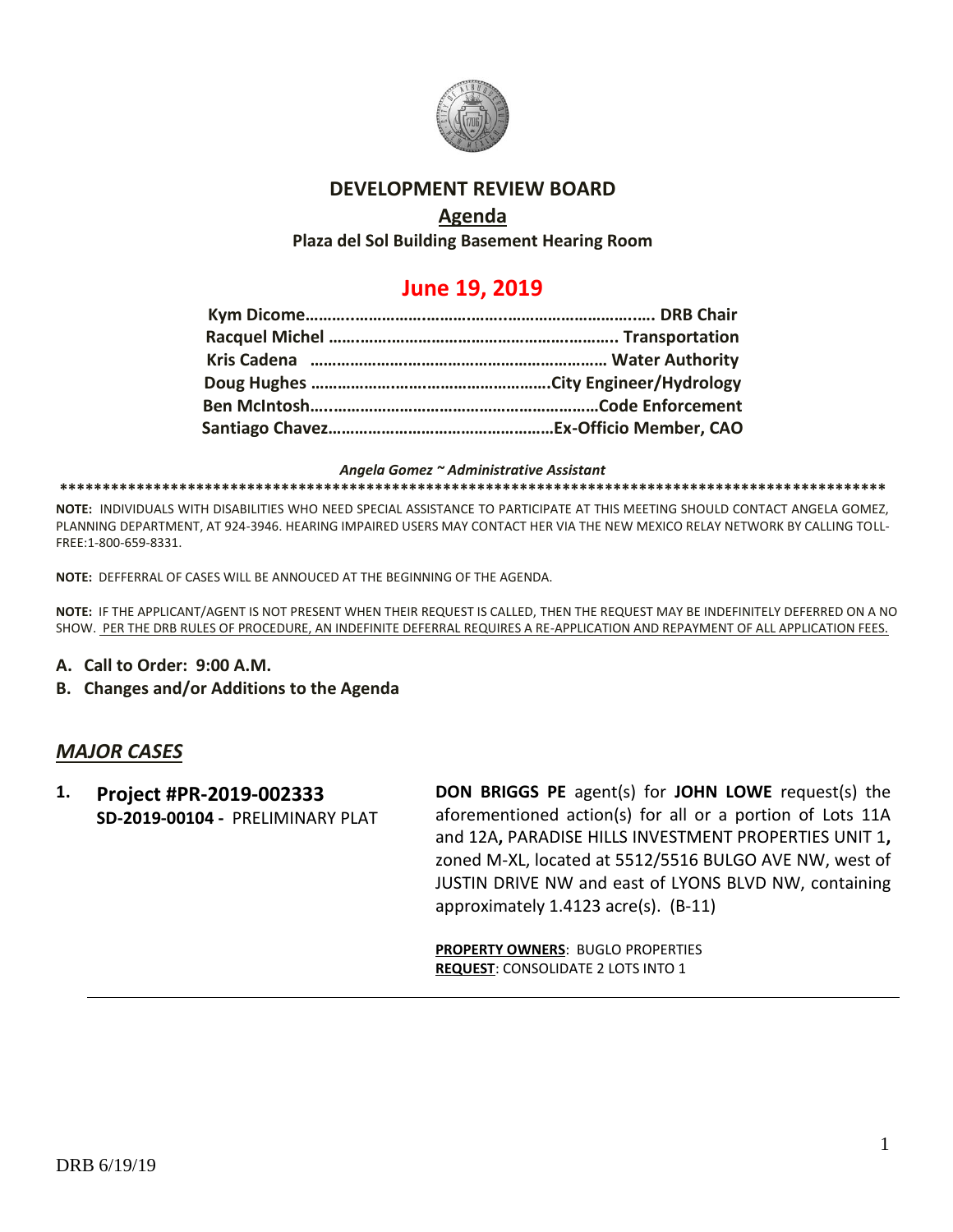| 2. | Project #PR-2019-002042          |
|----|----------------------------------|
|    | (1002822, 1001450)               |
|    | SD-2019-00109 - PRELIMINARY PLAT |

**MARK GOODWIN & ASSOCIATES, PA** agent(s) for **SOLARE COLLEGIATE FOUNDATION** request(s) the aforementioned action(s) for all or a portion of TRACTS 12-B-1**,** BULK LAND PLAT FOR EL RANCHO GRANDE UNIT 1**,** zoned PD, located at the NWC of GIBSON BLVD SW AND BARBADOS AVE SW, containing approximately 10.9992 acre(s). (M-9)

**PROPERTY OWNERS**: SOUTH BAY INVESTMENTS **REQUEST**: SUBDIVIDE 1 TRACT INTO 2

**3. Project #PR-2018-001198 VA-2019-00111** - VARIANCE **SD-2019-00067** - VACATION OF PUBLIC EASEMENT **VA-2019-00113** – TEMPORARY DEFERRAL OF SIDEWALK **VA-2019-00143**- SIDEWALK WAIVER **SD-2019-00068** – PRELIMINARY PLAT

**PRICE LAND & DEVELOPMENT GROUP** agent(s) for **PV TRAILS ALBUQUERQUE, LLC** request(s) the aforementioned action(s) for all or a portion of TRACT 2 BULK LAND PLAT OF THE TRAILS UNIT 3A (BEING A REPLAT OF TRACTS 1 THRU 8, OS-1 & OS-2 THE TRAILS UNIT 3 & TRACT 12 THE TRAILS UNIT 2) (TO BE KNOWN AS CATALONIA)**,** zoned R-1B & R-1D, located at west of WOODMONT AVE NW and south of PASEO DEL NORTE, containing approximately 20.2878 acre(s). (C-9)*[Deferred from 4/24/19]*

**PROPERTY OWNERS**: WOODMONT PASEO LLC **REQUEST**: DEVELOPMENT OF A 78 RESIDENTIAL LOT SUBDIVISION

**4. Project #PR-2019-002046 (1010582, 1001515) SI-2019-00032 -** SITE PLAN – DRB **WILSON & COMPANY, agent(s**) for **COA SOLID WASTE MANAGEMENT DEPT**., request(s) the aforementioned action(s) for all or a portion of a northerly portion of TRACT 107B1A1 excluding portions of Right of Way and excluding a northerly portion, TRACT 107B1A2 excluding portion of Right of Way, TRACT in the SW Corner – TRACT 107B1B, TRACT 108A3A1A, TRACT 108A3A1B, and TRACT 108A3B, TRACTS 108A1A1B1B & 108A1A2B2**,** TRACT 108A1A2B1A, TRACT 107B2A2 excluding Rights of Way, TRACT 107B2A1, excluding portion of Right of Way, MRGCD Map#33, zoned NR-LM, located at 4600 EDITH BLVD NE (SE corner of COMANCHE RD NE AND EDITH BLVD NE), containing approximately 22.0 acre(s). (G-15) *[Deferred from 2/27/19, 3/27/19, 5/1/19, 5/22/19]*

**PROPERTY OWNERS**: CITY OF ALBUQUERQUE

**REQUEST**: SITE PLAN FOR NEW ADMIN BUILDING, VEHICLE MAINTENANCE BUILDING, BIN REPAIR/WELD SHOP BUILDING AND STORAGE AREA, GUARD SHACK, RECYCLING DROP OFF AREA, PARKING AREAS AND CNG FUELING STATION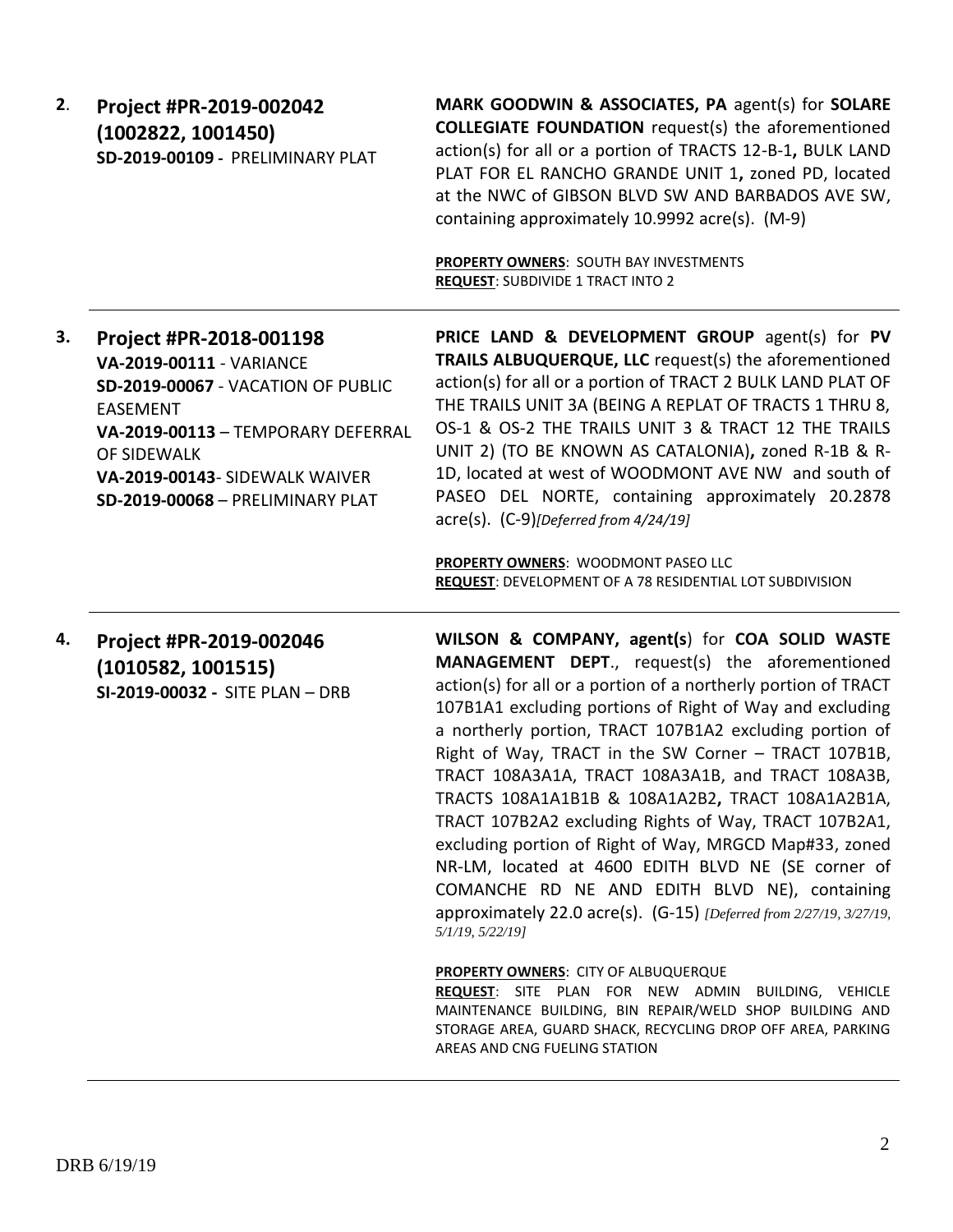**5. Project #PR-2018-001361 (1000845, 1006833) SI-2019-00106 –** SITE PLAN

**TIERRA WEST LLC** agent(s) for **BEN E. KEITH COMPANY** request(s) the aforementioned action(s) for all or a portion of LOT 1A BULK LAND PLAT of LOT 1-A UNSER TOWNE CROSSING**,** zoned NR-BP, located at UNSER BLVD NW between LOS VOLCANES RD NW and GALLATIN PL NW, containing approximately 50.35 acre(s). (J-9, J-10)*[Deferred from 5/8/19, 6/5/19]*

**PROPERTY OWNERS**: BEN E. KEITH & SWIRE PACIFIC HOLDINGS INC DBA COCA COLA USA **REQUEST**: SITE PLAN FOR A DISTRIBUTION FACILITY

#### *MINOR CASES*

| 6. | Project #PR-2018-001842<br>SD-2019-00102 - VACATION OF PUBLIC<br><b>EASEMENT</b><br>SD-2019-00100 - PRELIMINARY/FINAL<br><b>PLAT</b> | THE GROUP agent(s) for CLEARBROOK INVESTMENTS, INC.<br>request(s) the aforementioned action(s) for all or a portion<br>of TRACT 4 CORRECTED PLAT FOR TRACTS 1,2,3 & 4 LANDS<br>OF HIS ACQUISITION NO. 120, zoned NR-LM, located on<br>HORIZON BLVD NE between ALAMEDA BLVD NE and<br>BALLOON MUSEUM DR. NE, containing approximately<br>5.9432 acre(s). (C-17)[Deferred from 6/12/19]                                              |
|----|--------------------------------------------------------------------------------------------------------------------------------------|------------------------------------------------------------------------------------------------------------------------------------------------------------------------------------------------------------------------------------------------------------------------------------------------------------------------------------------------------------------------------------------------------------------------------------|
|    |                                                                                                                                      | PROPERTY OWNERS: US BANK TRUSTEE COMMERICAL MORTGAGE<br><b>CERTIFICATES SERIES 2006-PWR14</b><br>REQUEST: VACATION OF PUBLIC EASEMENT, REPLAT 1 TRACT INTO 2<br>AND GRANT EASEMENTS                                                                                                                                                                                                                                                |
| 7. | Project #PR-2019-001774<br>SD-2019-00115 - AMENDMENT TO<br><b>INFRASTRUCTURE LIST</b>                                                | TIERRA WEST LLC agent(s) for MONTANO I-25 BEACH<br><b>PROPERTY</b><br><b>LLC</b><br><b>ACQUISITION</b><br>request(s)<br>the<br>aforementioned action(s) for all or a portion of PARCEL B-<br>1+C-1 PLAT OF PARCELS C-1, C-2, C-3, C-4 & B-1,<br>RENAISSANCE CENTER III, zoned NR-C, located on DESERT<br>SURF CIRCLE NE between ALEXANDER BLVD, NE and<br>MONTANO RD NE, containing approximately 23.8658<br>$\arccos(5)$ . (F-16) |
|    |                                                                                                                                      | <b>PROPERTY OWNERS: MONTANO I-25 PROPERTY LLC</b><br>REQUEST: AMENDMENT TO INFRASTRUCTURE LIST TO ADD PUBLIC<br><b>ACCESS ROAD</b>                                                                                                                                                                                                                                                                                                 |

### *SKETCH PLAT*